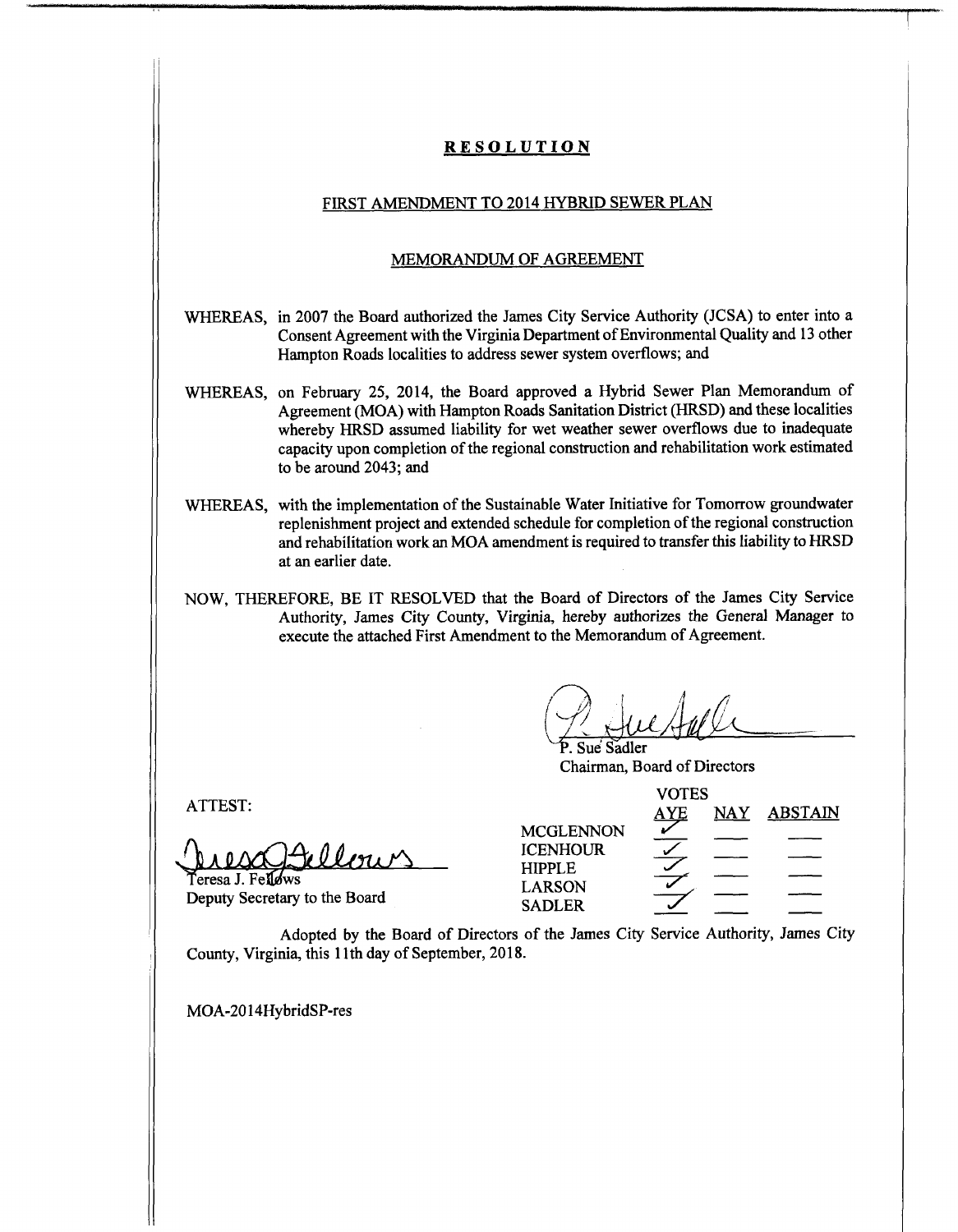### **FIRST AMENDMENT TO MEMORANDUM OF AGREEMENT**

This First Amendment modifies the Memorandum of Agreement ("Agreement") entered into on the 10th day of March, 2014, by and among the Hampton Roads Sanitation District ("HRSD"); and the cities of Chesapeake, Hampton, Newport News, Norfolk, Poquoson, Portsmouth, Suffolk, Virginia Beach, and Williamsburg; the Town of Smithfield; and the counties of Gloucester, Isle of Wight, and York; and the James City Service Authority (each a "Locality" and collectively, the "Localities").

WHEREAS, the HRSD and the Localities entered into the Agreement for the purpose of realizing the substantial savings for all parties, collectively, that would be obtained by HRSD assuming sole responsibility for financing and implementing an approved Regional Wet Weather Management Plan ("RWWMP") across the entire region;

WHEREAS, the Agreement sets forth the respective responsibilities of HRSD and the Localities regarding the construction, expansion, operation, and maintenance of the Regional Sanitary Sewer Systems, including that the Localities would remain responsible for conducting the operation and maintenance of their respective systems in accordance with an approved Management, Operations, and Maintenance program and HRSD would assume responsibility for developing, financing, and implementing the RWWMP in the Regional Sanitary Sewer System;

WHEREAS, upon the completion of the RWWMP implementation, HRSD agreed to assume the Localities' regulatory liability for any wet weather overflows that are determined to result from lack of adequate capacity as defined in the approved RWWMP;

WHEREAS, HRSD is presently undertaking the Sustainable Water Initiative for Tomorrow ("SWIFT") project, which entails treating water that would otherwise be discharged to the Chesapeake Bay watershed to drinking water standards and adding it to the Potomac aquifer, thereby providing important human health and environment benefits to the region, including reducing the amounts of nutrients and sediment discharged to the Chesapeake Bay, replenishing the region's stressed groundwater supplies, and slowing or reversing land subsidence related to aquifer compaction;

WHEREAS, on February 21, 2017, the Federal Consent Decree was amended to authorize HRSD to incorporate integrated planning elements in the RWWMP that allow for the prioritization of the SWIFT project over wet weather capacity projects provided that doing so will provide greater human health or environmental benefits to the region;

WHEREAS, on September 29, 2017, HRSD submitted an RWWMP to the U.S. Environmental Protection Agency ("EPA") and Virginia Department of Environmental Protection ("DEQ"), which prioritizes the implementation of the SWIFT project, in concert with certain high priority wet weather capacity projects, and, consistent with prudent adaptive management principles, reserves the development of a plan for any additional wet weather capacity actions that may be necessary for a Final Measures Plan to be submitted to EPA and DEQ in 2030;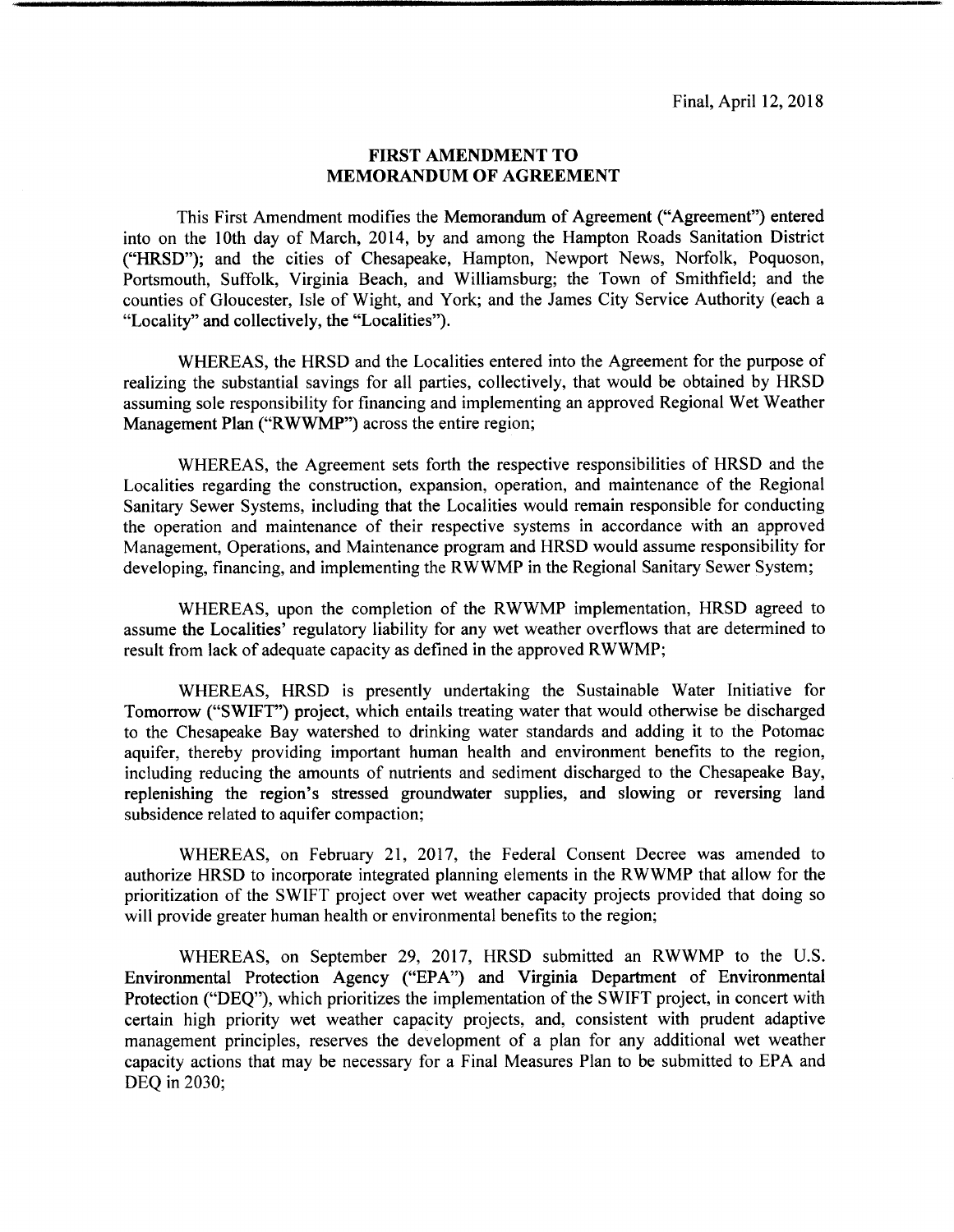WHEREAS, HRSD and the Localities desire to amend the Agreement to better conform to the RWWMP dated September 29, 2017 by accelerating the date HRSD will assume regulatory liability for wet weather overflows from the Regional Sanitary Sewer System and reaffirming the Localities' continuing obligation to properly maintain their respective systems.

NOW, THEREFORE, pursuant to Section D.l of the Agreement, HRSD and the Localities do hereby agree to amend the Agreement as follows.

#### **A. REVISIONS TO THE AGREEMENT**

1. The following definition is inserted in Section A:

"Wet Weather Overflows" means capacity-related overflows from the Regional Sanitary Sewer System that result from unusually high flows caused by infiltration and/or inflow and not attributed to mechanical or electrical failure, third-party damage, extreme weather events, or similar conditions beyond the hydraulic capacity of the Regional Sanitary Sewer System. Capacity-related overflows specifically exclude those caused in whole or in part by build-ups of debris, sediment, and/or grease that reduce the hydraulic capacity of the system and that can be mitigated through proper operations and maintenance of the system.

**2.** Subsections e., m., and n. of Section B.l are amended as follows:

Upon approval by the United States District Court for the Eastern District of Virginia (the "Court") of an amendment to the Federal Consent Decree to adopt the RWWMP approved bv EPA and DEO EPA full implementation of the applicable RWWMP facilities for each-HRSD treatment plant service area and the successful completion of the Post-RWWMP Performance Assessment for that service area, HRSD shall be responsible for wet weather capacity for those portions of the Regional Sanitary Sewer System in that service area, whether owned or operated by HRSD or a Locality, as further specified in this Section B. lup to the applicable capacity level defined in the approved RWWMP; e.

 $\overline{a}$   $\overline{a}$   $\overline{a}$   $\overline{a}$ 

Assume regulatory liability for Wet Weather Overflows occurring within the Regional Sewer System following approval by the Court completion of the RWWMP implementation(inoluding—the—Post—RWWMP—Implementation Performance Assessment) and which are determined to result from lack of adequate capacity as defined in the RWWMP for such sanitary sewer overflows; m.

Reimburse, to the extent permitted by law, any Locality for reasonable claims paid to any third party resulting from Wet Weather Overflows occurring n.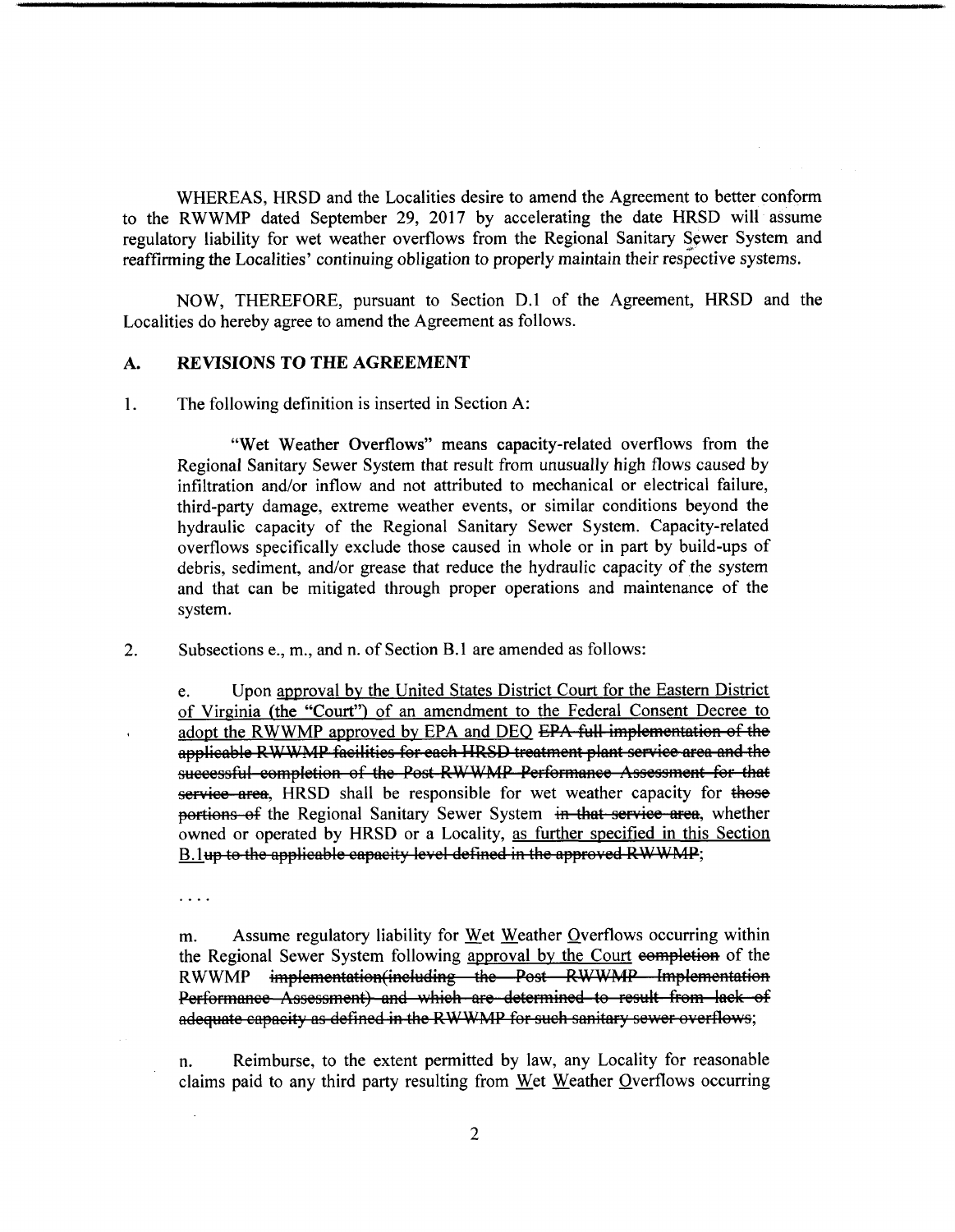on or after the date of the approval of the RWWMP by the Court upon completion of the RWWMP implementation (including the Post RWWMP Implementation Performance Assessment) and which are determined to result from lack of adequate capacity as defined in the RWWMP for such sanitary sewer overflows, provided that HRSD retains the right to assert governmental immunity and/or other applicable defenses as allowed by law if HRSD determines a claim is unreasonable or **due** to causes beyond HRSD's control;

**3.** The following subsection k. is added to the end of Section B.2:

Refrain from requesting or petitioning the Board or DEQ to terminate the Special Order By Consent (December 19, 2014) in accordance with Section E.12 of the same, or consenting to a modification of the Special Order By Consent that eliminates or materially alters the Locality's obligation to implement a Management, Operations, and Maintenance program in accordance with Section D of the same, unless prior written consent to such termination or modification is provided by HRSD. **k.**

### **B, MISCELLANEOUS PROVISIONS**

Effective Date for this First Amendment. This amendment shall become effective as of the date (1) all Parties provide written assent to this First Amendment and (2) the Court approves an amendment to the Federal Consent Decree that adopts the RWWMP approved by EPA and DEQ, whichever occurs later. 1.

Recission of this First Amendment. It is an express assumption and condition of this First Amendment that the RWWMP submitted by HRSD on September 29, 2017 will be approved by EPA and DEQ and will be incorporated into the Federal Consent Decree through an amendment approved by the Court. If (1) HRSD is compelled by action of EPA, DEQ, and/or the Court to submit a revised RWWMP that is materially different from the RWWMP dated September 29, 2017, and such revised RWWMP is thereafter approved by the Court or (2) the Court imposes an alternate RWWMP on HRSD, HRSD may, at its discretion, notify all Localities in writing within thirty (30) days of such approval/imposition of a materially different RWWMP. Provided such notification states HRSD's intent to rescind the First Amendment in accordance with this section, it will have the effect of rescinding this First Amendment in its entirety. In that case, the Agreement will continue in effect as ifthis First Amendment were never executed. **2.**

Remainder of Agreement Unaffected. Except as stated in Section A of this First Amendment, the Agreement remains in full force and effect. **3.**

IN WITNESS WHEREOF, the Parties express their assent to this First Amendment by the signatures of their duly authorized officials as of the dates next to their respective signatures as shown below.

## [REST OF PAGE INTENTIONALLY LEFT BLANK]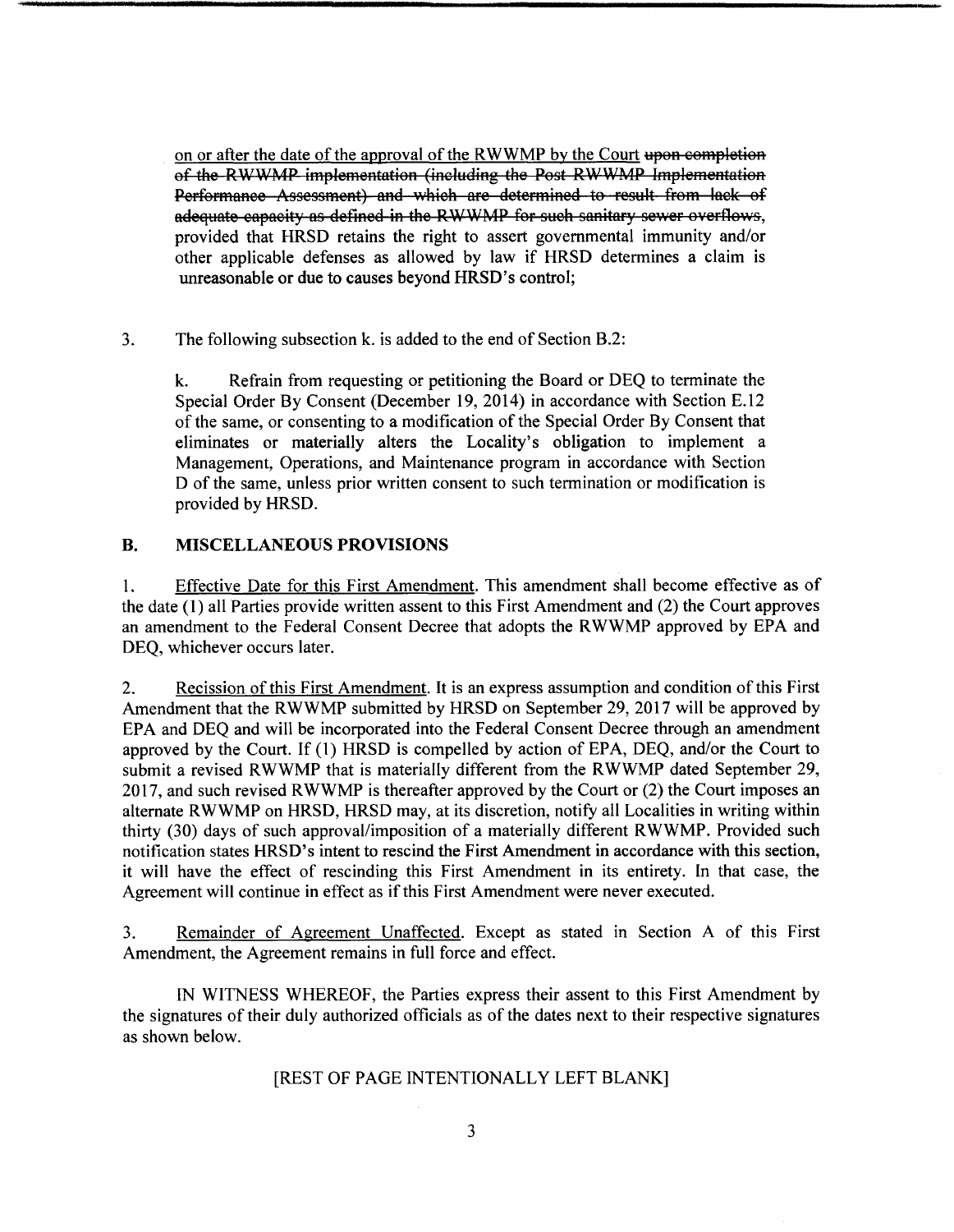IN WITNESS WHEREOF, the Party has caused this Agreement to be executed by their duly authorized officials as shown below.

**HRSD** By:

Edward G. Henifin, P.E.

Date:

Attest:

*/fAW\* **BOBBI SUZANNE HERMANS** *'( M* | NOTARY PUBLIC**-Reg. #7684327** ' $\gg$  COMMONWEALTH OF VIRGINIA **WASSION EXPIRES NOVEMBER 30, 2020** ن معنا

**(ELECTRONIC SIGNATURES OF ALL PARTIES TO THE AGREEMENT WILL BE CONSOLIDATED ON THIS PAGE IN THE FINAL DOCUMENT)**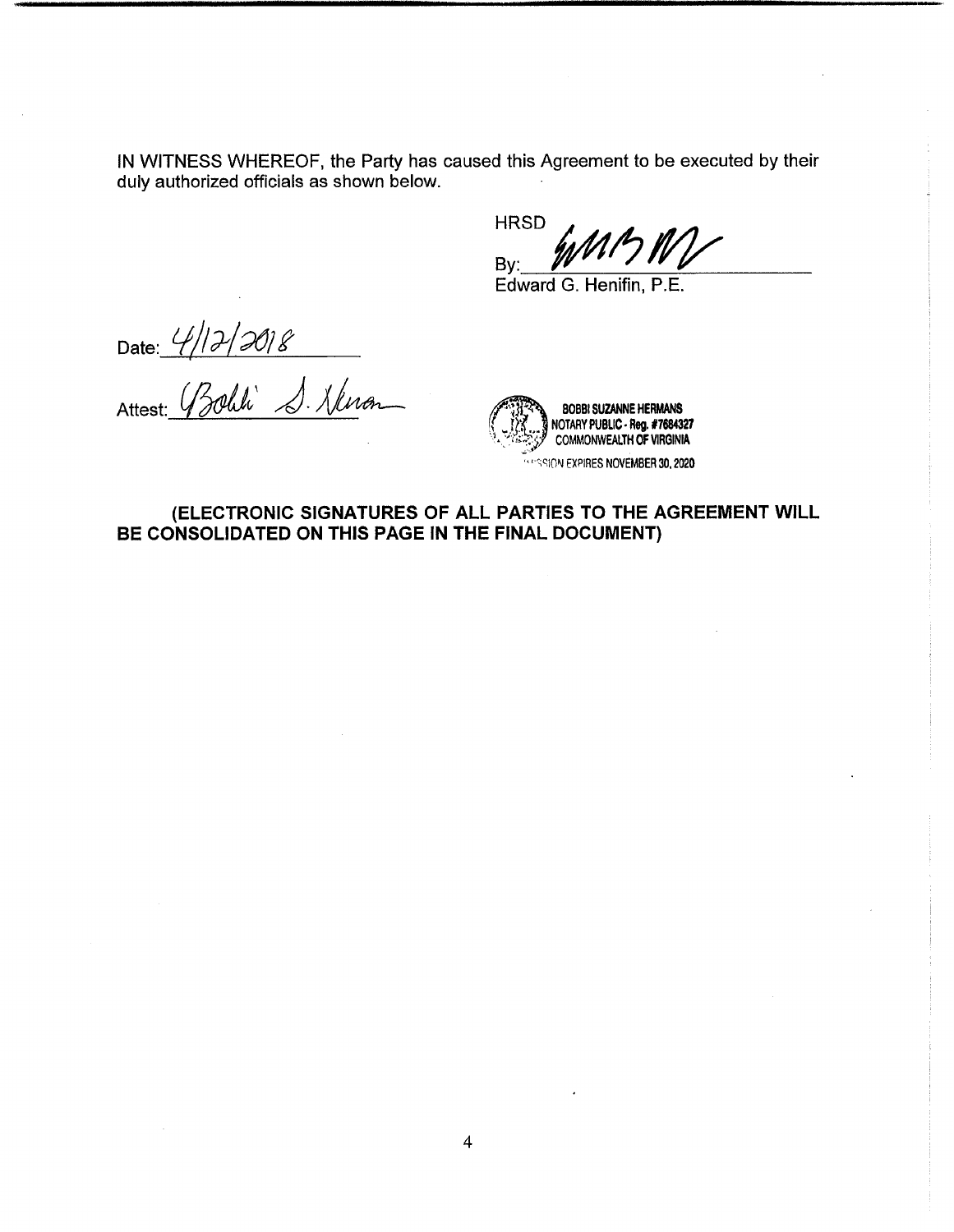## **LIST OF SIGNATORIES**

CITY OF CHESAPEAKE

GLOUCESTER COUNTY

CITY OF HAMPTON

ISLE OF WIGHT COUNTY

JAMES CITY COUNTY

CITY OF NEWPORT NEWS

CITY OF NORFOLK

CITY OF POQUOSON

CITY OF PORTSMOUTH

CITY OF SUFFOLK

CITY OF VIRGINIA BEACH

CITY OF WILLIAMSBURG

YORK COUNTY

TOWN OF SMITHFIELD

HAMPTON ROADS SANITATION DISTRICT

This listing of participants is followed by the signature page to be completed by each party.